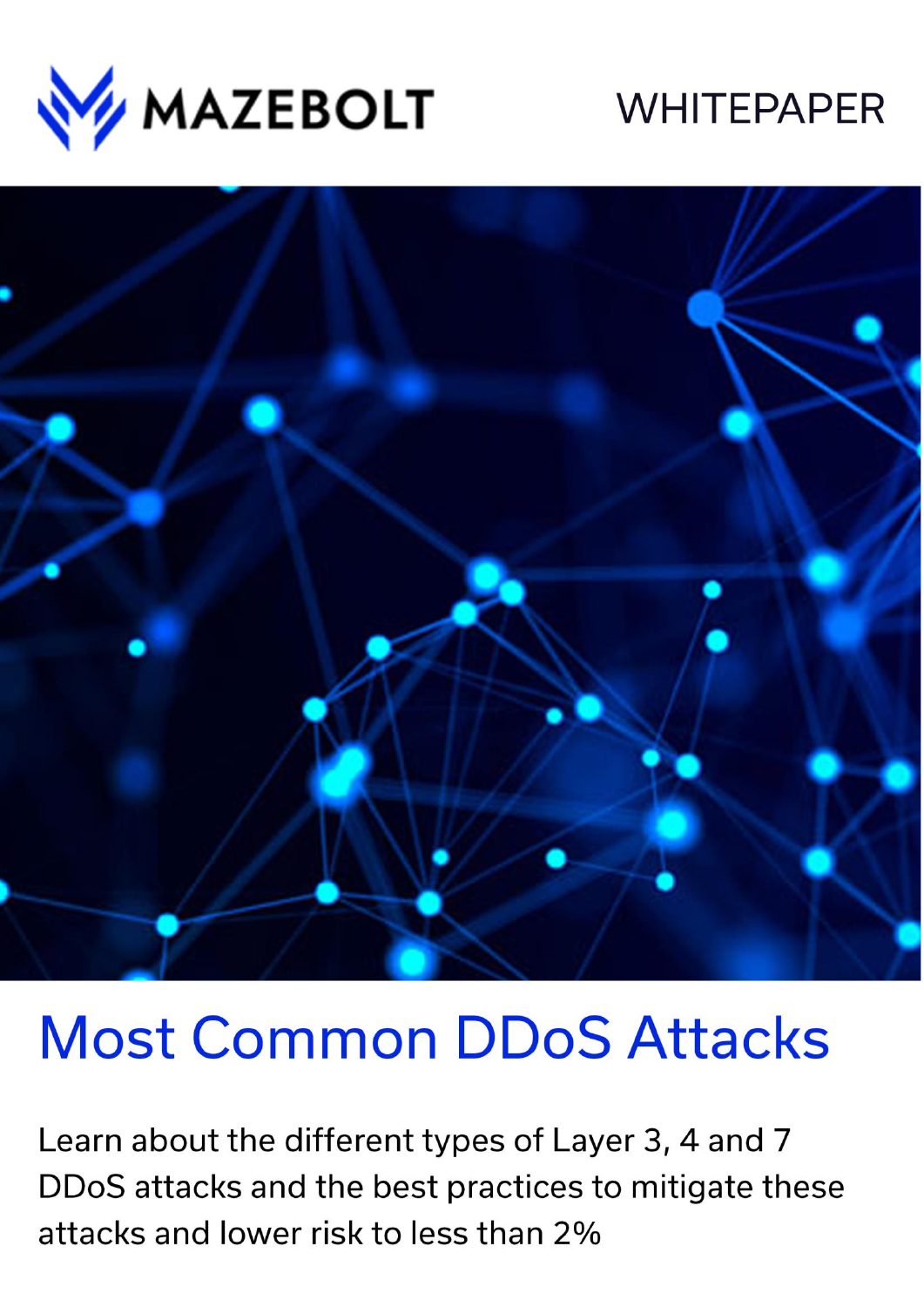# **Table of Contents**

 $\blacksquare$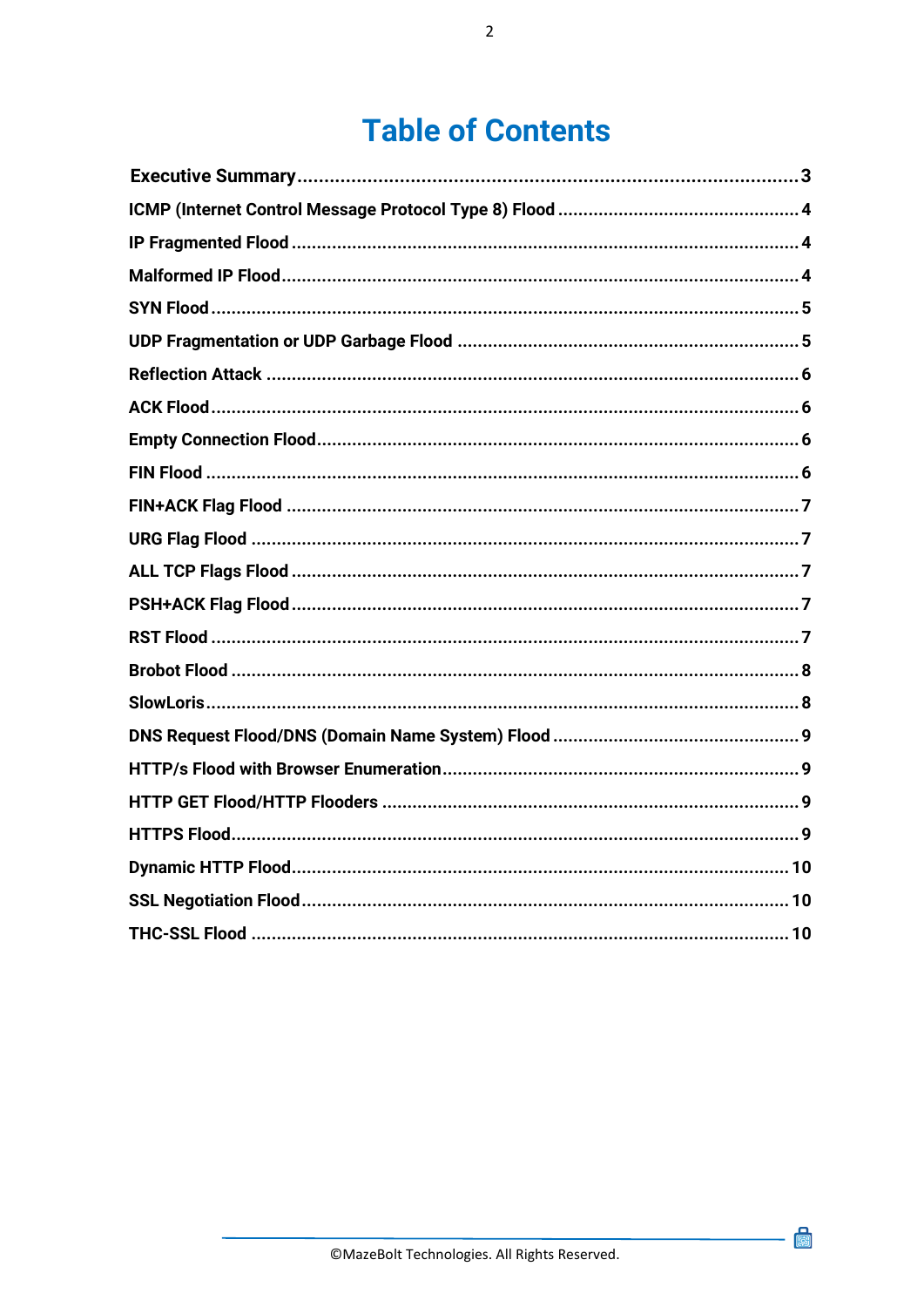## <span id="page-2-0"></span>**Executive Summary**

While the individual DDoS attack code varies by dark web vendor, developer, and attacker, the attacks themselves are based on a finite number of underlying principles. The DDoS attacks in this report were chosen on the basis of public sources and MazeBolt's rich testing experience and constitute the main attacks companies should validate their mitigation against.

As with most cyberattacks, DDoS attacks are a 'when', not an 'if'. DDoS attacks generally target all three levels of your website infrastructure:

- **Layer 3 (Volumetric IP level),** which generate massive amounts of traffic, clogging the bandwidth, slowing the web or service performance and ultimately preventing website access or the ability to access services
- **Layer 4 (Volumetric IP level and Protocol Transport level)**, which use up all the processing capacity by saturating an end server's CPU or connection table using a connection-oriented attack
- **Layer 7 (Lower volume, higher connections, low and slow, application attacks)** exploit weaknesses in the application layer, overwhelming the database or server powering the application directly

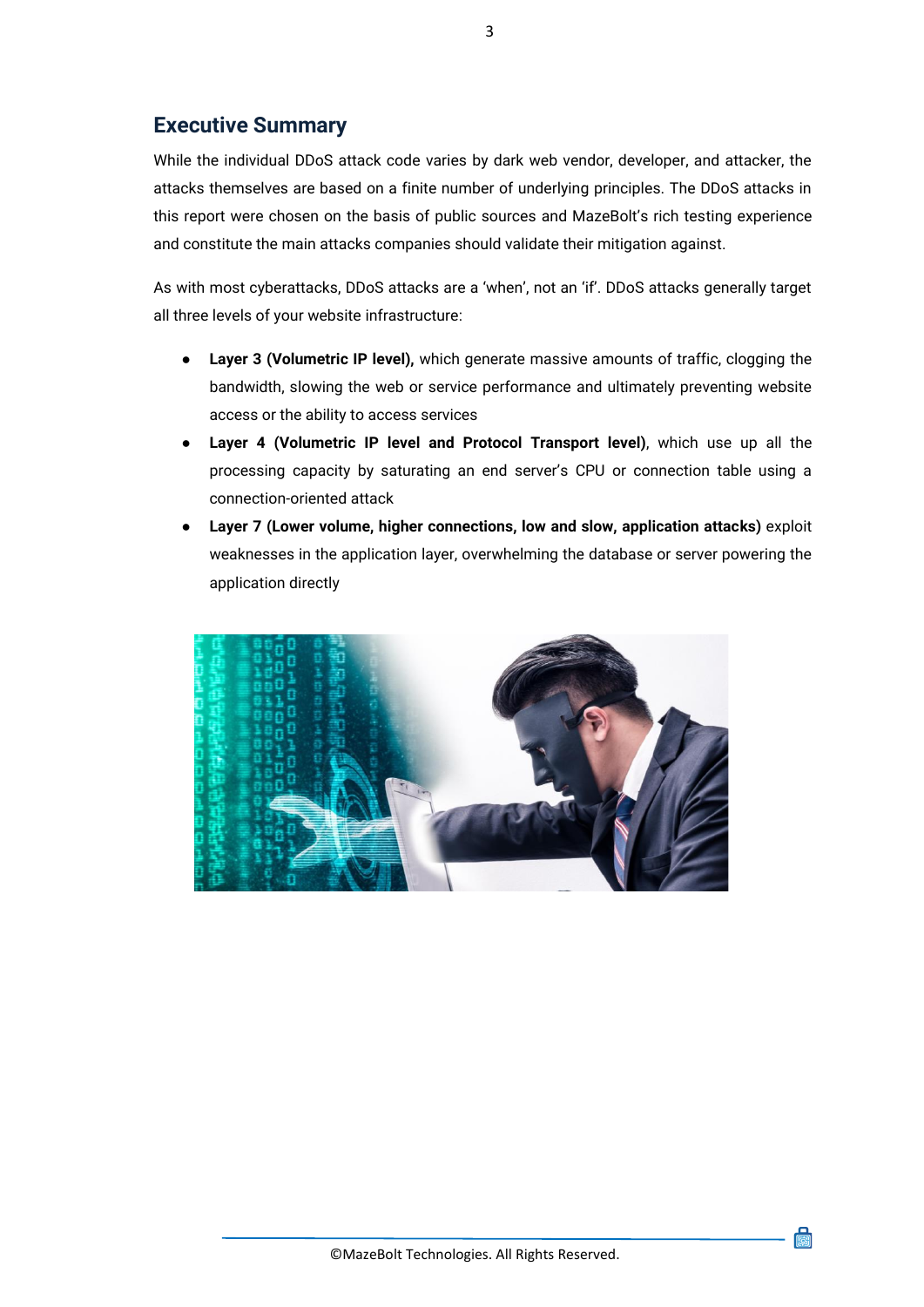# Layer 3 Attacks

#### <span id="page-3-0"></span>**ICMP (Internet Control Message Protocol Type 8) Flood**

These consume computing power, bring down perimeter devices, and saturate bandwidth, where the packets overload the pipe and servers until the system fails. They are generally spoofed attacks and come at a very high rate. These are effectively echo requests, which may elicit echo responses (ICMP Type 0). If they are not dropped by the DDoS mitigation devices on the perimeter, they may overwhelm the internal network architecture; this flood may also generate outgoing traffic due to answers for the echo request.

#### <span id="page-3-1"></span>**IP Fragmented Flood**

IP Fragmented Floods are aimed at consuming computing power and saturating bandwidth; they may also crash devices in rare cases because of buggy packet parsing. Fragmented IP Floods are generally spoofed attacks and normally come at a very high rate. They generally have no identifiable Layer4 protocol, just garbage, and the packets have to be reassembled by various devices along the way. Generally, this flood is used as a basic but effective flood to bring down perimeter devices or saturate bandwidth.

#### <span id="page-3-2"></span>**Malformed IP Flood**

Malformed IP Floods are aimed at consuming computing power and saturating bandwidth. They may also crash devices in rare cases because of buggy packet parsing. Malformed IP Floods are generally spoofed attacks and normally come at a very high rate. They have no identifiable Layer 4 protocol, just garbage. Generally, this flood is used as a basic but effective flood to bring down perimeter devices or saturate bandwidth. Many ISP's today stop this type of attack from occurring since the routers at ISP's will not forward such packets.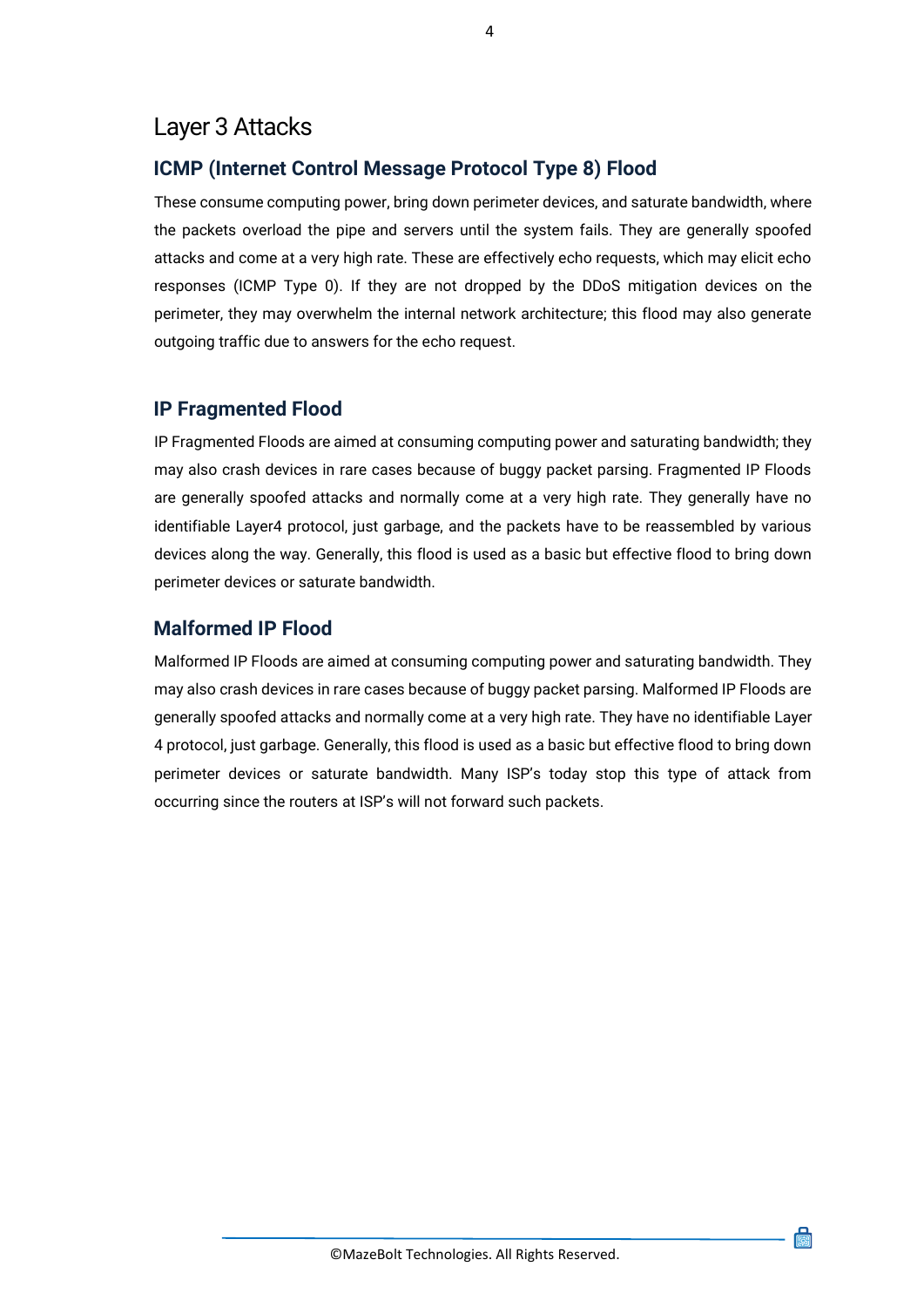# Layer 4 Attacks

## <span id="page-4-0"></span>**SYN Flood**

A SYN flood, generally caused by botnets, is another attack targeting server resources via the firewall or perimeter defenses. They are aimed at consuming connection resources on the backend servers themselves and on stateful elements, like firewalls and load balancers by sending numerous TCP-SYN requests toward targeted services while spoofing the attack packets source IP. This leaves the TCP backlog saturated and the server and/or daemon attacked will not be able to receive any new connections.

It begins with the attacker sending a message to the targeted server, which responds with an "SYN ACK" (synchronize acknowledgement) message signaling receipt and awaiting the connection to be closed by the requesting machine (the attacker). Instead, the connection says open until it times out, ultimately exhausting resources and causing the server to go offline.

## <span id="page-4-1"></span>**UDP Fragmentation or UDP Garbage Flood**

In a UDP garbage flood, attackers try to saturate bandwidth to bring about a DDoS state to the network. The attack generally occurs by sending a rapid succession of UDP datagrams with spoofed IPs to a server within the network via various different ports, forcing the server to respond with ICMP traffic. This is normally done by sending a rapid succession of UDP datagrams with spoofed IPs to a server within the network via various different ports, forcing the server to respond with ICMP traffic. The saturation of bandwidth happens both on the ingress and the egress direction. This flood also has some garbage in the data section of the datagram.

Large, forged packets of more than 1,500 bytes are sent, requiring fragmentation to "fit" through the pipes, saturating bandwidth to shut down the network to outside, legitimate requests. Because these packets are not legitimate, they cannot be reassembled. While the network firewall is busy trying to put them back together, the network itself can be unprotected for hours. While an "official" DDoS attack, it gives coverage for more nefarious activities to occur in other parts of the network.

See [here](https://kb.mazebolt.com/knowledgebase/udp-floodudp-garbage-flood/) for a full technical explanation of the UDP Flood/UDP Garbage Flood.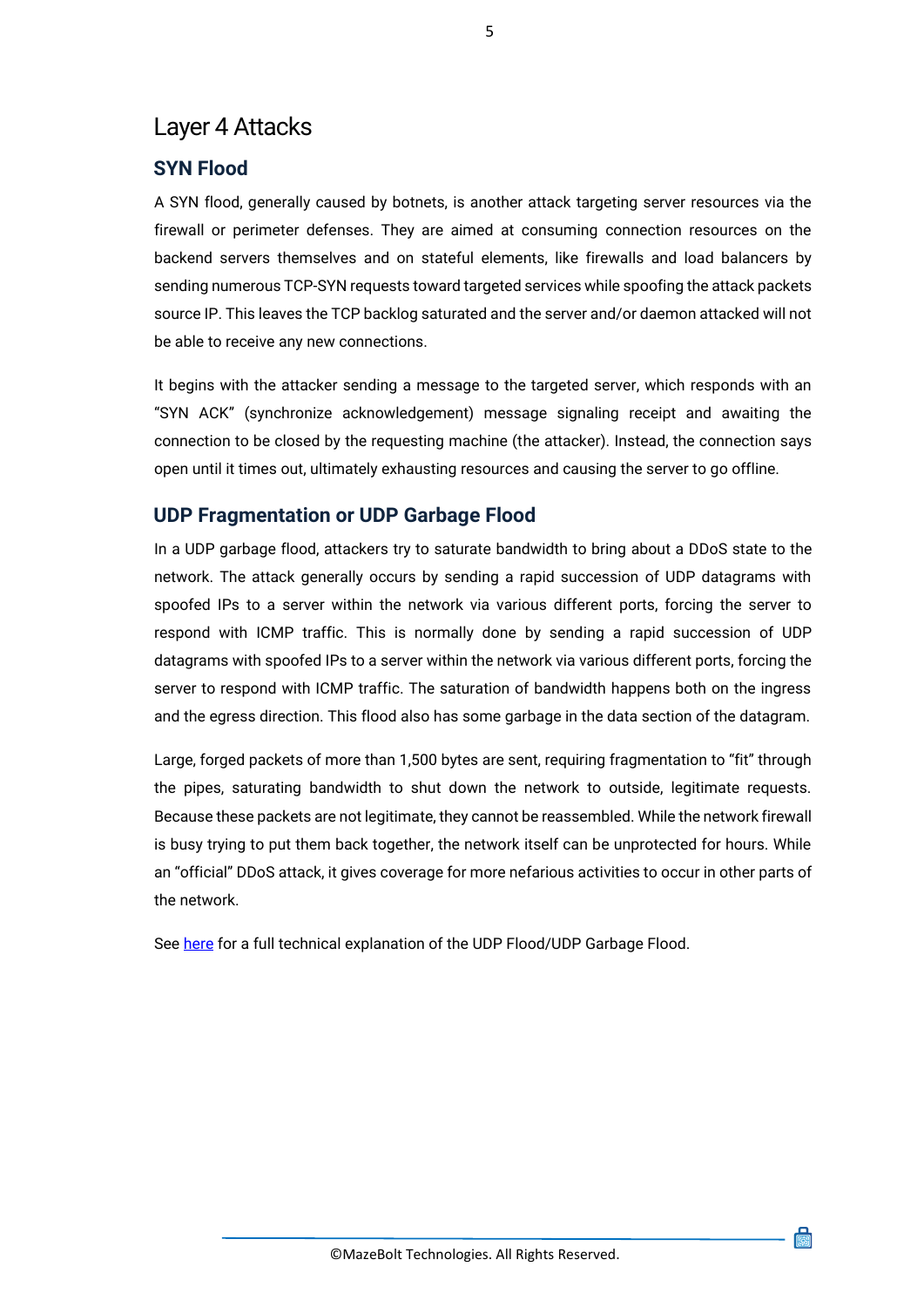#### <span id="page-5-0"></span>**Reflection Attack**

A reflection attack passes the threat around to many computers, which then sends them back to the targeted computer, using spoofed sources. The initial (attacking) computers receive the packets (all with the same spoofed source IP – the victims IP – and respond to the spoofed address that routes to the target (the victim). This attack is only possible with connectionless protocols In rare cases, out-of-state TCP packets may also be used if the attacking nodes support the response to out-of- state packets, e.g. UDP.

#### <span id="page-5-1"></span>**ACK Flood**

An ACK flood is designed to disrupt network activity by saturating bandwidth and resources on stateful devices in its path. By continuously sending ACK packets towards a target, stateful defenses can go down (in some cases into a fail-open mode). This flood could be used as a smoke screen for more advanced attacks. This is true for other out-of-state floods too.

See [here](https://kb.mazebolt.com/knowledgebase/ack-flood/) for a full technical explanation of an ACK flood.

#### <span id="page-5-2"></span>**Empty Connection Flood**

Empty connection floods are designed to saturate the targeted open port's sockets. The idea is that as connections increase, you are saturating the TCP stack to finally bring about a situation whereby the particular daemon/service is unable to accept any new connections. An Empty Connection Flood may also saturate other stateful devices in its path such as firewalls or IPS systems. An Empty connection flood generally won't have a high Mbps throughput.

#### <span id="page-5-3"></span>**FIN Flood**

A FIN Flood is designed to disrupt network activity by saturating bandwidth and resources on stateful devices in its path. By continuously sending FIN packets toward a target, stateful defenses can go down (in some cases - into a fail open mode). This flood could be used as a smoke screen for more advanced attacks. This is true for other out-of-state floods, too.



6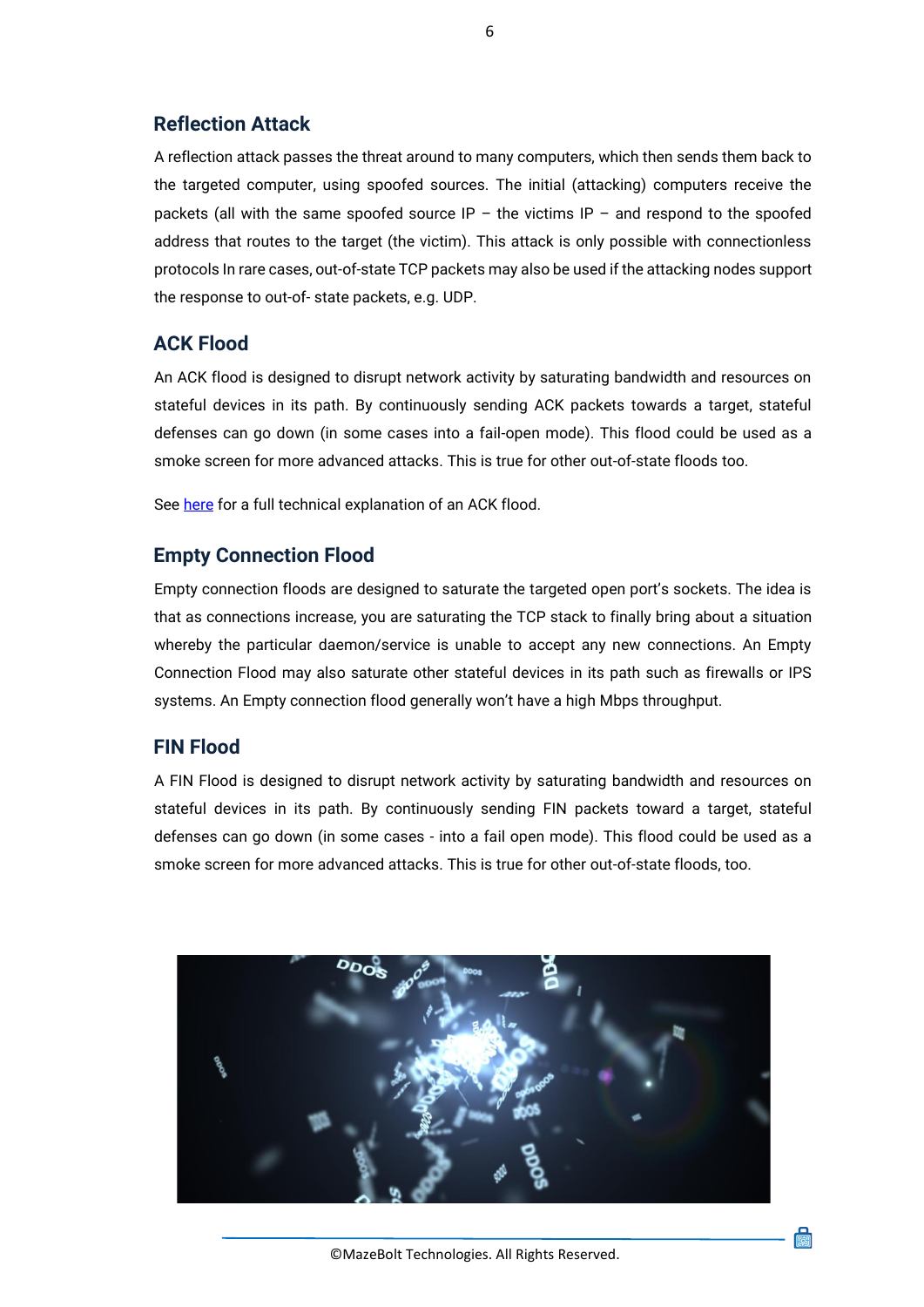#### <span id="page-6-0"></span>**FIN+ACK Flag Flood**

FIN+ACK Floods are aimed at consuming computing power and saturating bandwidth. FIN+ACK Floods are generally spoofed attacks and normally come at a very high rate. FIN+ACK floods, if not dropped by stateful devices on the perimeter, may overwhelm the internal network architecture. Generally, this flood is used as a basic but effective flood to bring down perimeter devices or saturate bandwidth.

#### <span id="page-6-1"></span>**URG Flag Flood**

URG Floods are aimed at consuming computing power and saturating bandwidth. URG Floods are generally spoofed attacks and normally come at a very high rate. URG Floods, if not dropped by stateful devices on the perimeter, may overwhelm the internal network architecture. Generally, this flood is used as a basic but effective flood to bring down perimeter devices or saturate bandwidth.

#### <span id="page-6-2"></span>**ALL TCP Flags Flood**

ALL TCP Flags Floods are aimed at consuming computing power and saturating bandwidth. ALL TCP Flags Floods are generally spoofed attacks and normally come at a very high rate. ALL TCP Flags Floods, if not dropped by stateful devices on the perimeter, may overwhelm the internal network architecture. Generally, this flood is used as a basic but effective flood to bring down perimeter devices or saturate bandwidth. These packets should also be rejected on the basis that they are non-RFC compliant, which means they do not follow standard TCP protocols.

#### <span id="page-6-3"></span>**PSH+ACK Flag Flood**

PSH+ACK Floods are aimed at consuming computing power and saturating bandwidth. PSH+ACK Floods are generally spoofed attacks and normally come at a very high rate. PSH+ACK floods, if not dropped by stateful devices on the perimeter, may overwhelm the internal network architecture. Generally, this flood is used as a basic but effective flood to bring down perimeter devices or saturate bandwidth.

#### <span id="page-6-4"></span>**RST Flood**

RST Floods are aimed at consuming computing power and saturating bandwidth. RST Floods are generally spoofed attacks and normally come at a very high rate. RST Floods, if not dropped by stateful devices on the perimeter, may overwhelm the internal network architecture. Generally, this flood is used as a basic but effective flood to bring down perimeter devices or saturate bandwidth.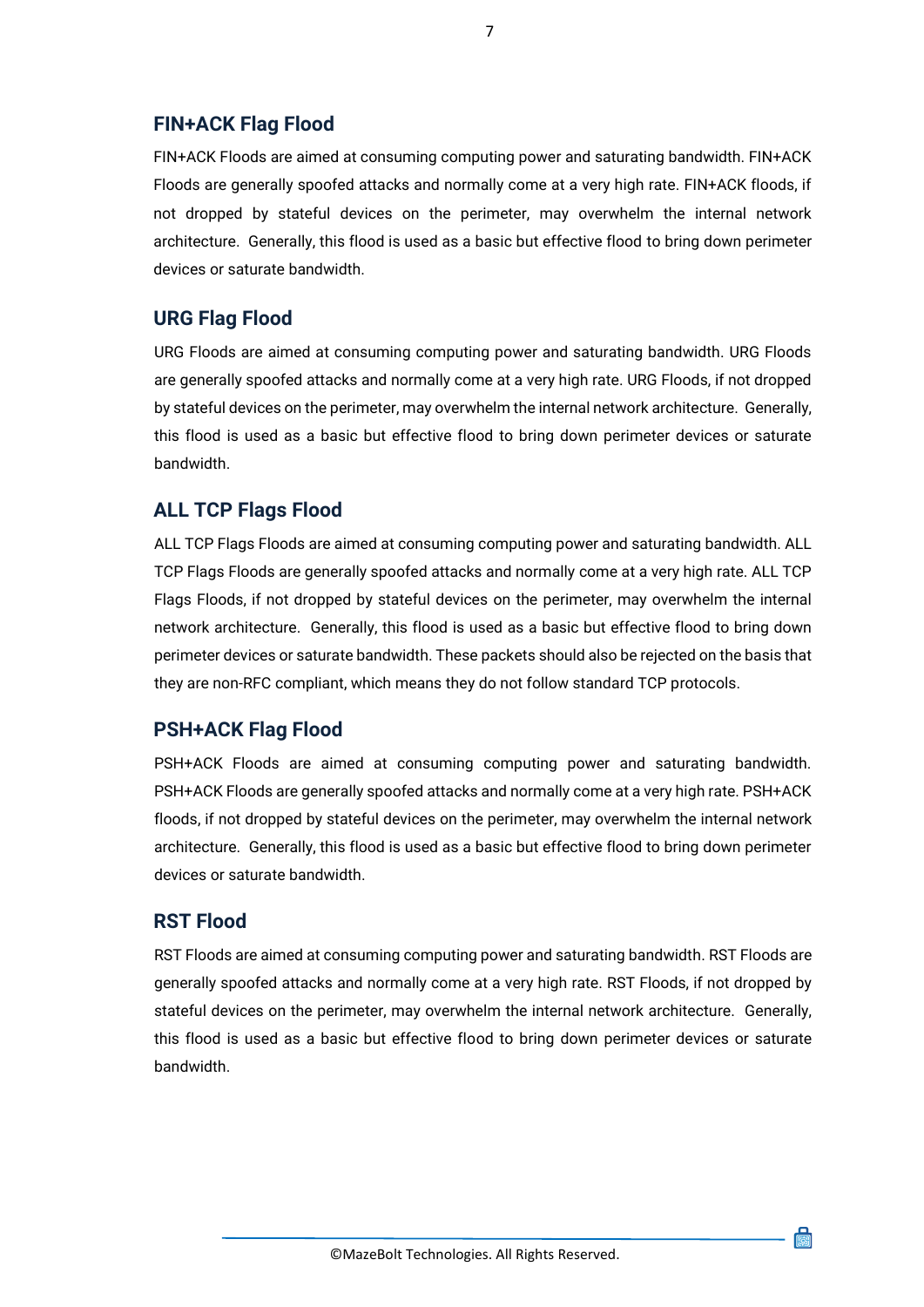# Layer 7 Attacks

#### <span id="page-7-0"></span>**Brobot Flood**

Brobot is similar to an HTTP flood and is designed to overwhelm web servers' resources by continuously requesting single or multiple URLs from many source attacking machines. Brobot dynamically changes its user agent and can change HTTP method type (GET/POST). Brobot can also add a suffix to the end of URLs, which will enable the request to bypass many CDN systems. When the servers' limits of concurrent connections are reached, the server can no longer respond to legitimate requests from other users.

#### <span id="page-7-1"></span>**SlowLoris**

A "low-and-slow" attack vector, it has the goal of saturating the entire TCP stack for the HTTP/S daemon. These attacks are harder to detect because they do not need the volume of resources required for other types of attack. They enable a single attacker to take down a web server without affecting other ports or services on the targeted network. SlowLoris sends HTTP headers at certain intervals combined with partial requests, which opens connections to the target machine and keeps them open, eventually overflowing the maximum concurrent connection volume, preventing legitimate clients from accessing the server.



Image of a **Slow Loris** in the wild. A primate originating in South East Asia with a rare toxic bite after which the DDoS Attack is named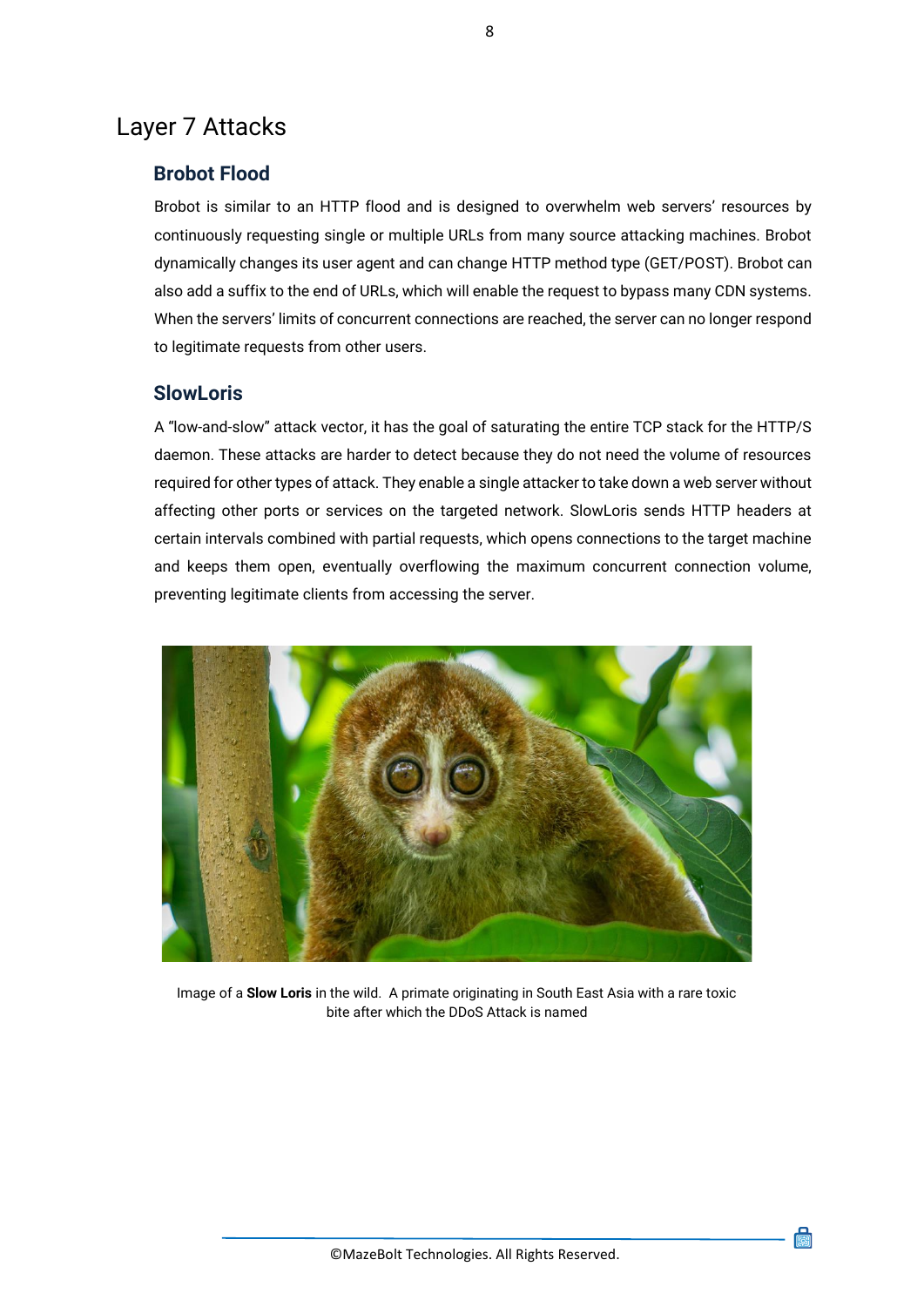#### <span id="page-8-0"></span>**DNS Request Flood/DNS (Domain Name System) Flood**

Like many other types of flood attacks, the attackers send spoofed requests at a high packet rate from a wide range of IP addresses; the difference is that the targets are the DNS servers and cache mechanisms. The DNS Request Floods send DNS request packets to a DNS server in an attempt to overwhelm the server's ability to respond to legitimate DNS requests. If the DNS is unavailable to legitimate users, this can completely cripple most modern networks since fully qualified domain names or absolute domain names (a domain name that specifies its exact location within the DNS hierarchy) are used to provide most services. The Amplified DNS flood sends small requests with spoofed IP addresses across the Internet to open DNS resolvers. They reply with responses larger than request, which flood the victim's DNS (Or other) servers, taking them offline.

#### <span id="page-8-1"></span>**HTTP/s Flood with Browser Enumeration**

HTTP Floods with Browser Enumeration are designed to overwhelm web servers' resources by continuously requesting single or multiple URLs from many source attacking machines, unlike with a normal HTTP Flood (without browser enumeration). When you have browser enumeration, JavaScript can be interpreted, where simple JavaScript challenges are bypassed. When the servers' limits of concurrent connections are reached, the server can no longer respond to legitimate requests from other users.

#### <span id="page-8-2"></span>**HTTP GET Flood/HTTP Flooders**

Attacks are based on seemingly legitimate HTTP GET or POST requests, forcing the server or applications to respond to every request. These are designed to overwhelm web servers' resources by continuously requesting single or multiple URLs from many source attacking machines. A GET request is used to download a page or image from the server, while a POST request is used to pass data to the server, like a form, uploading a file, etc. It uses less bandwidth but because it requires a more complex response, it still maxes out the server capabilities. HTTP Floods are referred to as application or connection-oriented floods. The number or source IPs and the total amount of connections will be a deciding factor affecting service outage.

#### <span id="page-8-3"></span>**HTTPS Flood**

Similar to an HTTP Flood, HTTPS Floods are designed to overwhelm web servers' resources by continuously requesting single or multiple URLs from many source attacking machines. When the servers' limits of concurrent connections are reached, the server can no longer respond to legitimate requests from other users. However, an HTTPS flood can also saturate an SSL daemon due to the high amount of computing resources required to perform the asymmetric encryption for a single user.

圇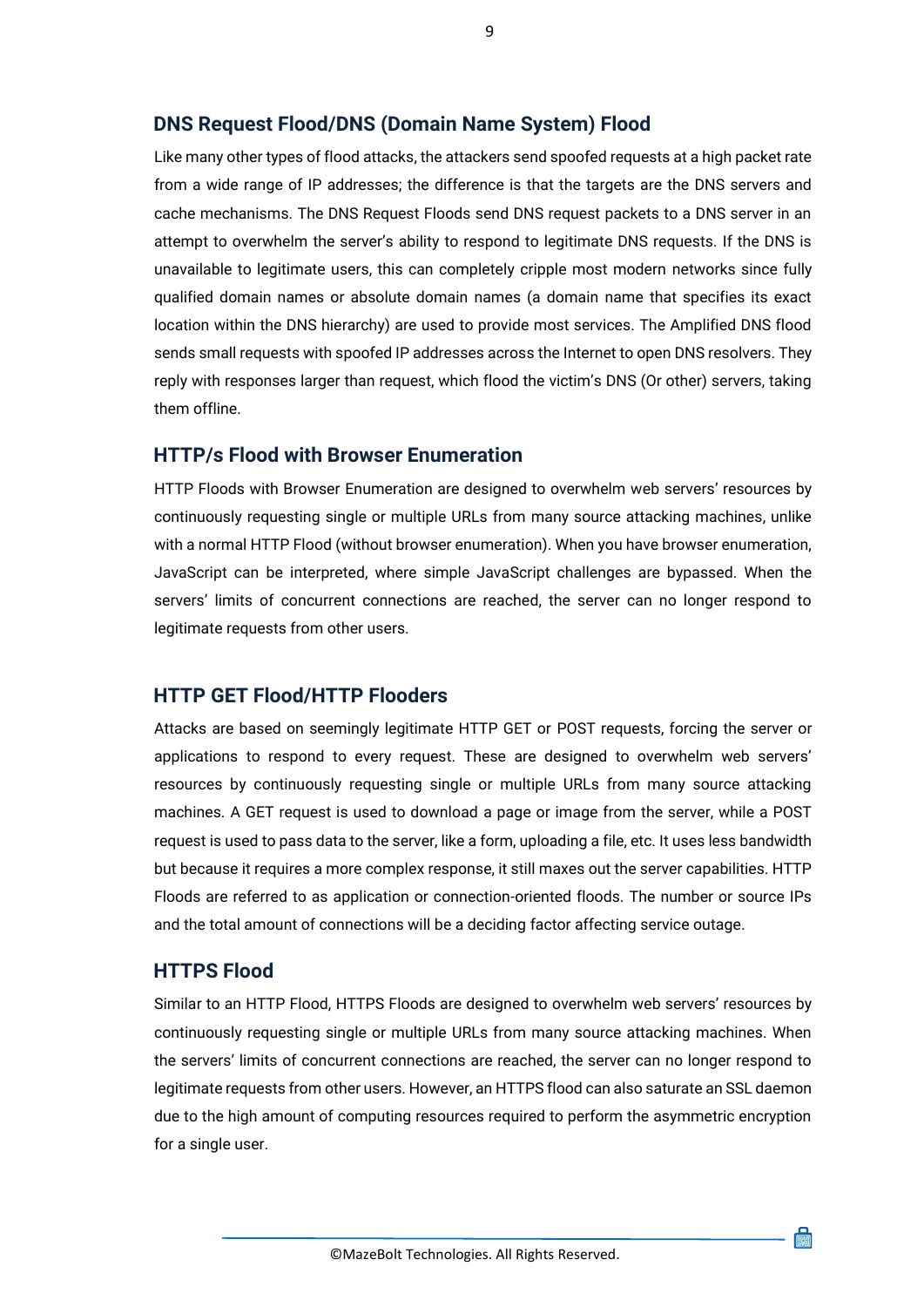#### <span id="page-9-0"></span>**Dynamic HTTP Flood**

Similar to regular HTTP Floods, a Dynamic HTTP Flood continuously changes the suffix of the HTTP request; this forces services like CDNs to request from the originating web server. Dynamic HTTP Floods are designed to overwhelm web servers' resources by continuously requesting single or multiple URLs from many source attacking machines. When the servers' limits of concurrent connections are reached, the server can no longer respond to legitimate requests from other users.

#### <span id="page-9-1"></span>**SSL Negotiation Flood**

SSL Negotiation Floods attempt to establish many new SSL handshakes with the targeted server. Each handshake in this attack is a new TCP connection and affects the target server. Opening and closing many such connections, SSL/TLS handshakes are up to fifteen times more CPU intensive on the server than on the client. While the server may not be completely down under such an attack, it may be unable to establish any new SSL connections, effectively leaving that SSL service unavailable.

See [here](https://kb.mazebolt.com/knowledgebase/ssl-negotiation-ssl-re-negotiation-attack) for a full technical explanation of an SSL Negotiation Flood.

#### <span id="page-9-2"></span>**THC-SSL Flood**

This attack uses a single TCP connection to continuously renegotiate new encryption keys. The important thing with this attack is that in one single connection the server "allows" the client to request a new SSL handshake within the same TCP connection. This attack will work effectively on the server, which allows its clients to initiate a new handshake at the time of their choosing, leaving such behavior in the server increases its vulnerability to DDoS attacks.